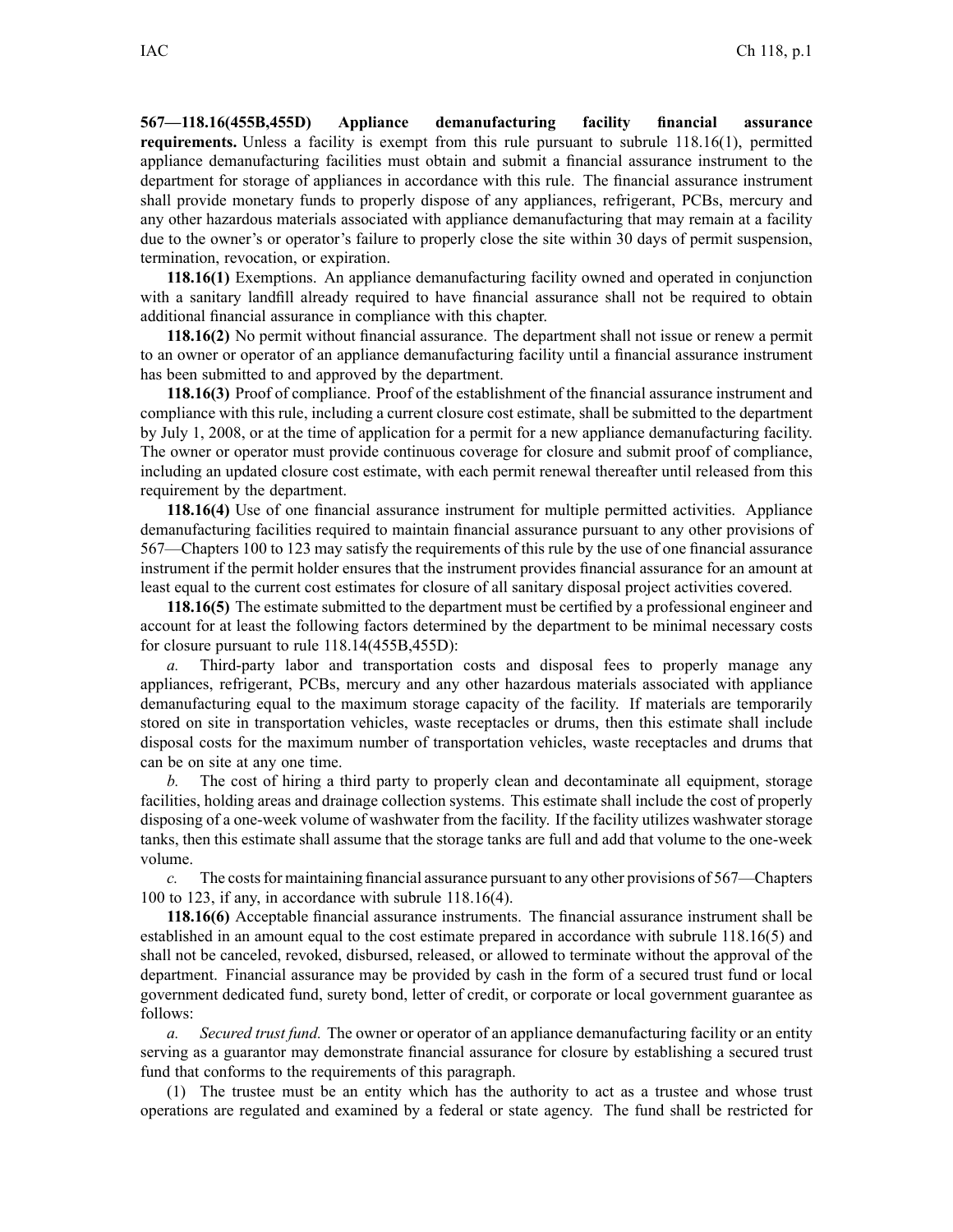the sole purpose of funding closure activities at the facility, and <sup>a</sup> copy of the trust agreemen<sup>t</sup> must be submitted to the department and placed in the facility's official files.

(2) A secured trust fund shall name the department of natural resources as the entity authorized to draw funds from the trust, subject to proper notification to the trust officer of failure by the permittee to properly close the site within 30 days of permit suspension, termination, revocation, or expiration.

(3) Moneys in the fund shall not be assigned for the benefit of creditors with the exception of the state.

(4) Moneys in the fund shall not be used to pay any final judgment against <sup>a</sup> permit holder arising out of the ownership or operation of the site during its active life or after closure.

(5) The owner or operator or another person authorized to conduct closure activities may reques<sup>t</sup> reimbursement from the trustee for closure expenditures as they are incurred. Requests for reimbursement shall be granted by the trustee only if sufficient funds are remaining in the trust fund to cover the remaining costs of closure and if documentation of the justification for reimbursement has been submitted to the department for prior approval.

(6) If the balance of the trust fund exceeds the current cost estimate for closure at any time, the owner or operator may reques<sup>t</sup> withdrawal of the excess funds from the trustee so long as the withdrawal does not cause the balance to be reduced below the amount of the current cost estimate.

*b. Local governmen<sup>t</sup> dedicated fund.* The owner or operator of <sup>a</sup> publicly owned appliance demanufacturing facility or <sup>a</sup> local governmen<sup>t</sup> serving as <sup>a</sup> guarantor may demonstrate financial assurance for closure by establishing <sup>a</sup> dedicated fund that conforms to the requirements of this paragraph.

(1) The fund shall be dedicated by state constitutional provision or local governmen<sup>t</sup> statute, charter, ordinance, resolution or order as <sup>a</sup> restricted fund to pay for closure costs arising from the operation of the facility.

(2) A copy of the document establishing the dedicated fund must be submitted to the department and placed in the facility's official files.

(3) If the balance of the dedicated fund exceeds the current cost estimate for closure at any time, the owner or operator may withdraw excess funds so long as the withdrawal does not cause the balance to be reduced below the amount of the current cost estimate.

*c. Surety bond.* A surety bond must be written by <sup>a</sup> company authorized by the commissioner of insurance to do business in the state, and the surety bond shall comply with the following:

(1) The bond shall be in <sup>a</sup> form approved by the commissioner of insurance and shall be payable to the department of natural resources.

(2) The bond shall be specific to <sup>a</sup> particular facility for the purpose of properly disposing of any appliances, refrigerant, PCBs, mercury and any other hazardous materials associated with appliance demanufacturing that may remain on site due to the owner's or operator's failure to properly close the site within 30 days of permit suspension, termination, revocation, or expiration.

(3) The owner or operator shall provide the department with <sup>a</sup> statement from the surety with each permit application renewal, noting that the bond is paid and current for the permit period for which the owner or operator has applied for renewal.

*d. Letter of credit.* The issuing institution must be an entity which has the authority to issue letters of credit and whose letter-of-credit operations are regulated and examined by <sup>a</sup> federal or state agency.

(1) The owner or operator must submit to the department <sup>a</sup> copy of the letter of credit and place <sup>a</sup> copy in the facility's official files.

(2) A letter from the owner or operator referring to the letter of credit by number, issuing institution, and date, and providing the name and address of the facility and the amount of funds assured, must be included with the letter of credit submitted to the department and placed in the facility's files.

(3) The letter of credit must be irrevocable and must be issued for <sup>a</sup> period of at least one year. The letter of credit must provide that the expiration date will be automatically extended for <sup>a</sup> period of at least one year unless the issuing institution has canceled the letter of credit by sending notice of cancellation by certified mail to the owner or operator and to the department 90 daysin advance of cancellation. When such notice is provided, the owner or operator shall, within 60 days, provide to the department adequate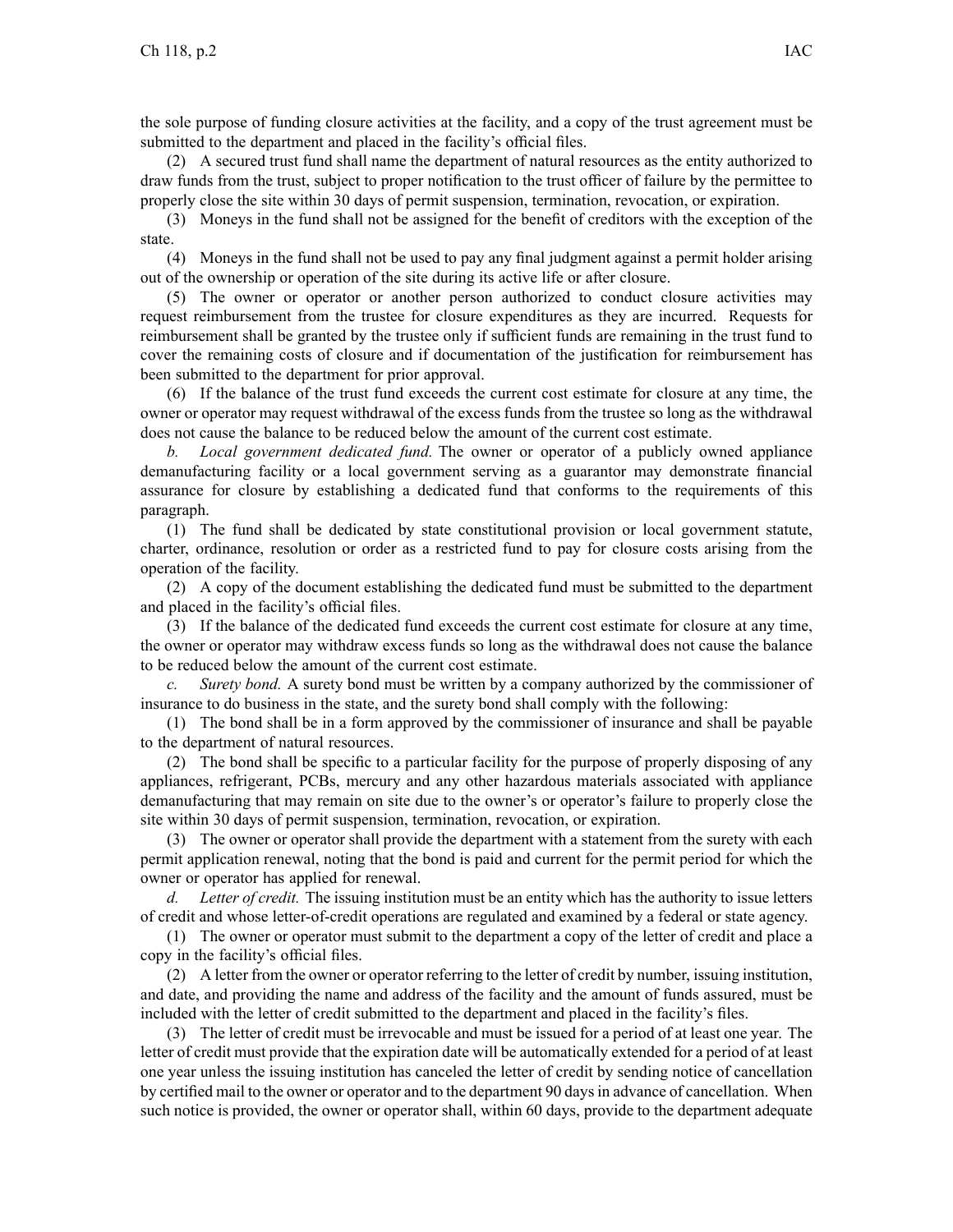proof of alternative financial assurance, notice of withdrawal of cancellation, or proof of <sup>a</sup> deposit of <sup>a</sup> sum equal to the amount of the letter of credit into <sup>a</sup> secured trust fund that meets the requirements of paragraph 118.16(6)*"a."* If the owner or operator has not complied with this subrule within the 60-day time period, the issuer of the letter of credit shall deposit <sup>a</sup> sum equal to the amount of the letter of credit into the secured trust fund established by the owner or operator. The provision of funds by the issuer of the letter of credit shall be considered an issuance of <sup>a</sup> loan to the owner or operator, and the terms of that loan shall be governed by the letter of credit or subsequent agreemen<sup>t</sup> between those parties. The state shall not be considered <sup>a</sup> party to this credit transaction.

*e. Corporate guarantee.* An owner or operator may meet the requirements of thisrule by obtaining <sup>a</sup> written guarantee. The guarantor must be the direct or higher-tier paren<sup>t</sup> corporation of the owner or operator, an owner or operator whose paren<sup>t</sup> corporation is also the paren<sup>t</sup> corporation of the owner or operator, or an owner or operator with <sup>a</sup> "substantial business relationship" with the owner or operator.

(1) The terms of the written guarantee must provide that within 30 days of the owner's or operator's failure to perform closure of <sup>a</sup> facility covered by the guarantee, the guarantor will:

1. Perform closure or pay <sup>a</sup> third party to perform closure as required (performance guarantee);

2. Establish <sup>a</sup> fully funded secured trust fund as specified in paragraph 118.16(6)*"a"* in the name of the owner or operator (payment guarantee); or

3. Establish an alternative financial assurance instrument in the name of the owner or operator as required by this rule.

(2) The guarantor must satisfy one of the following three conditions:

1. A current rating for its senior unsubordinated debt of AAA, AA, A, or BBB as issued by Standard & Poor's or Aaa, Aa, A, or Baa as issued by Moody's; or

2. A ratio of less than 1.5 comparing total liabilities to net worth; or

3. A ratio of greater than 0.10 comparing the sum of net income plus depreciation, depletion and amortization, minus \$10 million, to total liabilities.

(3) The tangible net worth of the guarantor must be greater than the sum of the current closure cost estimate and any other environmental obligations, including other financial assurance guarantees.

(4) The guarantor must have assets amounting to at least the sum of the current closure cost estimate and any other environmental obligations, including other financial assurance guarantees.

(5) Record-keeping and reporting requirements. The guarantor must submit the following records to the department and place <sup>a</sup> copy in the facility's official files:

1. A copy of the written guarantee between the owner or operator and the guarantor.

2. A letter signed by <sup>a</sup> certified public accountant and based upon <sup>a</sup> certified audit that:

● Lists all the current cost estimates covered by <sup>a</sup> guarantee including, but not limited to, cost estimates required by subrule 118.16(5); cost estimates required for municipal solid waste managemen<sup>t</sup> facilities pursuan<sup>t</sup> to 40 CFR Part 258; cost estimates required for UIC facilities under 40 CFR Part 144, if applicable; cost estimates required for petroleum underground storage tank facilities under 40 CFR Part 280, if applicable; cost estimates required for PCB storage facilities under 40 CFR Part 761, if applicable; and cost estimates required for hazardous waste treatment, storage, and disposal facilities under 40 CFR Parts 264 and 265, if applicable; and

● Provides evidence demonstrating that the guarantor meets the conditions of subparagraphs 118.16(6)*"e"*(2), (3) and (4).

3. A copy of the independent certified public accountant's unqualified opinion of the guarantor's financial statements for the latest completed fiscal year. In order for the guarantor to be eligible to use the guarantee, the guarantor's financial statements must receive an unqualified opinion from the independent certified public accountant. An adverse opinion or disclaimer of opinion shall be cause for disallowance of this instrument. A qualified opinion related to the demonstration of financial assurance may, at the discretion of the department, be cause for disallowance. If the department does not allow use of the corporate guarantee, the owner or operator must provide alternative financial assurance that meets the requirements of this rule.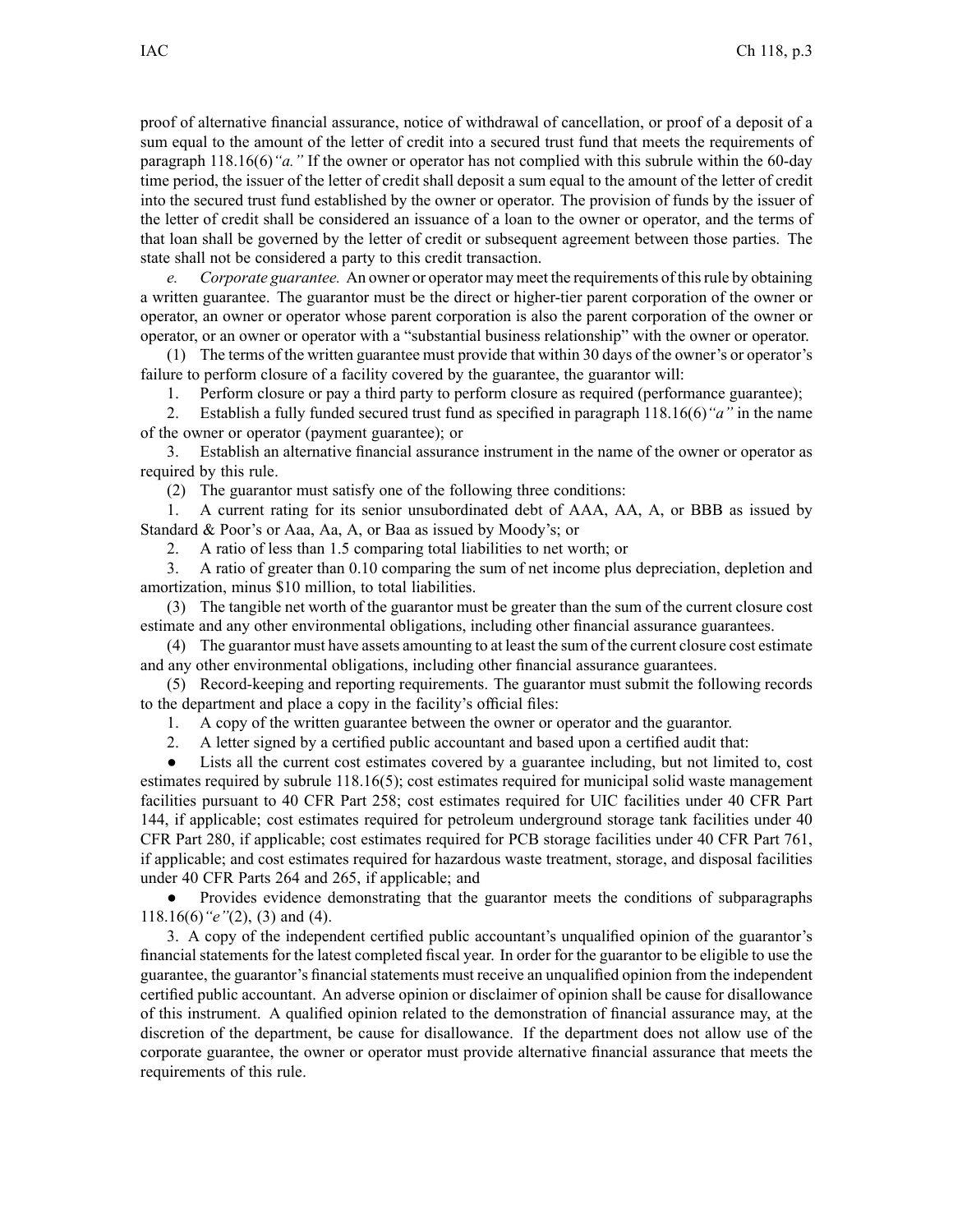*f. Local governmen<sup>t</sup> guarantee.* An owner or operator may demonstrate financial assurance for closure by obtaining <sup>a</sup> written guarantee provided by <sup>a</sup> local governmen<sup>t</sup> or jointly provided by the members of an agency established pursuan<sup>t</sup> to Iowa Code chapter 28E.

(1) The terms of the written guarantee must provide that within 30 days of the owner's or operator's failure to perform closure of <sup>a</sup> facility covered by the guarantee, the guarantor will:

1. Perform closure or pay <sup>a</sup> third party to perform closure as required (performance guarantee);

2. Establish <sup>a</sup> fully funded secured trust fund as specified in paragraph 118.16(6)*"a"* in the name of the owner or operator (payment guarantee); or

3. Establish an alternative financial assurance instrument in the name of the owner or operator as required by this rule.

(2) The guarantor must satisfy one of the following requirements:

1. If the guarantor has outstanding, rated, general obligation bonds that are not secured by insurance, <sup>a</sup> letter of credit, or other collateral or guarantee, the guarantor must have <sup>a</sup> current rating of Aaa, Aa, A, or Baa, as issued by Moody's, or AAA, AA, A, or BBB, as issued by Standard & Poor's, on all such general obligation bonds; or

2. The guarantor must satisfy each of the following financial ratios based on the guarantor's most recent audited annual financial statement: <sup>a</sup> ratio of cash plus marketable securities to total expenditures greater than or equal to 0.05, and <sup>a</sup> ratio of annual debt service to total expenditures less than or equal to 0.20.

(3) The guarantor must prepare its financial statements in conformity with generally accepted accounting principles or other comprehensive basis of accounting and have its financial statements audited by an independent certified public accountant or the office of the auditor of the state of Iowa. The financial statement shall be in the form prescribed by the office of the auditor of the state of Iowa.

(4) A guarantor is not eligible to assure its obligations if:

1. The guarantor is currently in default on any outstanding general obligation bonds; or

2. The guarantor has any outstanding general obligation bonds rated lower than Baa as issued by Moody's or BBB as issued by Standard & Poor's; or

3. The guarantor operated at <sup>a</sup> deficit equal to 5 percen<sup>t</sup> or more of total annual revenue in each of the pas<sup>t</sup> two fiscal years; or

4. The guarantor receives an adverse opinion or disclaimer of opinion from the independent certified public accountant or office of the auditor of the state of Iowa auditing its financial statement. A qualified opinion that is related to the demonstration of financial assurance may, at the discretion of the department, be cause for disallowance of this mechanism; or

5. The closure costs to be assured are greater than 43 percen<sup>t</sup> of the guarantor's total annual revenue.

(5) The local governmen<sup>t</sup> guarantor must include disclosure of the closure costs assured through the guarantee in its next annual audit repor<sup>t</sup> prior to the initial receipt of appliances at the facility or prior to cancellation of an alternative financial assurance instrument, whichever is later. For the first year the guarantee is used to assure costs at <sup>a</sup> particular facility, the reference may instead be placed in the guarantor's official files until issuance of the next available annual audit repor<sup>t</sup> if timing does not permit the reference to be incorporated into the most recently issued annual audit repor<sup>t</sup> or budget. For closure costs, conformance with Governmental Accounting Standards Board Statement 18 ensures compliance with this public notice component.

(6) The local governmen<sup>t</sup> owner or operator must submit to the department the following items:

1. A copy of the written guarantee between the owner or operator and the local governmentserving as guarantor for the closure costs at the facility.

2. A copy of the guarantor's most recent annual financial audit repor<sup>t</sup> indicating compliance with the financial ratios required by numbered paragraph 118.16(6) "f"(2)"2," if applicable, and the requirements of subparagraphs 118.16(6)*"f"*(3) and (4).

3. A letter signed by the local government's chief financial officer that lists all the current cost estimates covered by the guarantor, as described in subrule 118.16(5); and that provides evidence and